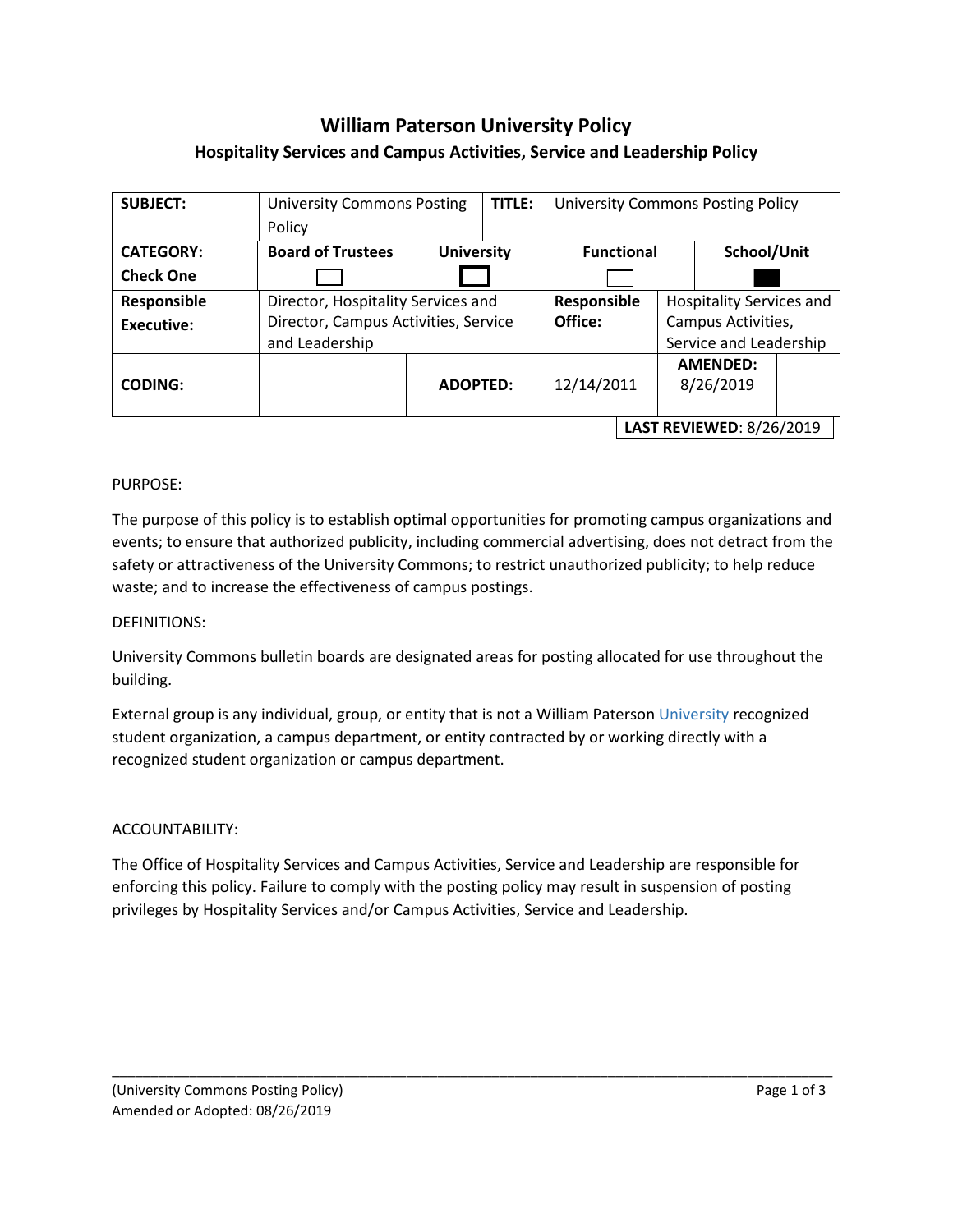## POLICY:

# Student Organizations

- The Office of Campus Activities, Service & Leadership (CASL) must approve and stamp all promotional materials publicizing events or activities sponsored by recognized student organizations that are posted in the University Commons.
- All events sponsored by Student Government Association clubs and organizations, including SAPB and Greek Senate, must be approved by Campus Activities, Service and Leadership staff prior to advertising.

## University Departments

• Hospitality Services must stamp all promotional materials publicizing events or activities by University offices and departments that are posted in the University Commons.

# External Groups

- Hospitality Services must stamp all promotional materials publicizing events or activities by external groups that are posted in the University Commons.
- Advertisements by outside agencies may only be posted in the appropriately designated location within the University Commons, and shall be handled through the University Commons Information Desk. External organizations are limited to one flyer per bulletin board, which must be posted on a bulletin board within the University Commons.
- Additional flyers or locations for posting can be approved on a case-by-case basis (e.g. for external rentals and Pioneer Express Merchants).

# General Posting Policies

- All materials must be approved by the designated office and have an original authorization stamp (photocopies of stamp are prohibited). Posting materials that do not bear the proper authorization stamp will be subject to removal.
- Materials will be stamped for a maximum of two (2) weeks through the day of the activity.
- Groups are permitted to place one item per event on each bulletin board. Size may not exceed 11" x 17" unless authorized by Hospitality Services or Campus Activities, Service and Leadership.
- Posting of flyers, leaflets, signs and all other promotional materials is limited to designated bulletin boards. Materials are not permitted on reserved departmental bulletin boards, doors, lounge furniture, dining areas, vending machines, windows, walls and glass surfaces or anywhere on the exterior of buildings, including cars, trees, etc.
- Only the use of thumbtacks or pushpins are permitted. Use of tape and staples is not permitted on any surface.
- Postings must include start & end times and dates of events along with sponsoring group's name.

**\_\_\_\_\_\_\_\_\_\_\_\_\_\_\_\_\_\_\_\_\_\_\_\_\_\_\_\_\_\_\_\_\_\_\_\_\_\_\_\_\_\_\_\_\_\_\_\_\_\_\_\_\_\_\_\_\_\_\_\_\_\_\_\_\_\_\_\_\_\_\_\_\_\_\_\_\_\_\_\_\_\_\_\_\_\_\_\_\_\_\_\_\_**

• Materials are to be removed by the sponsoring group immediately after the event on the same day.